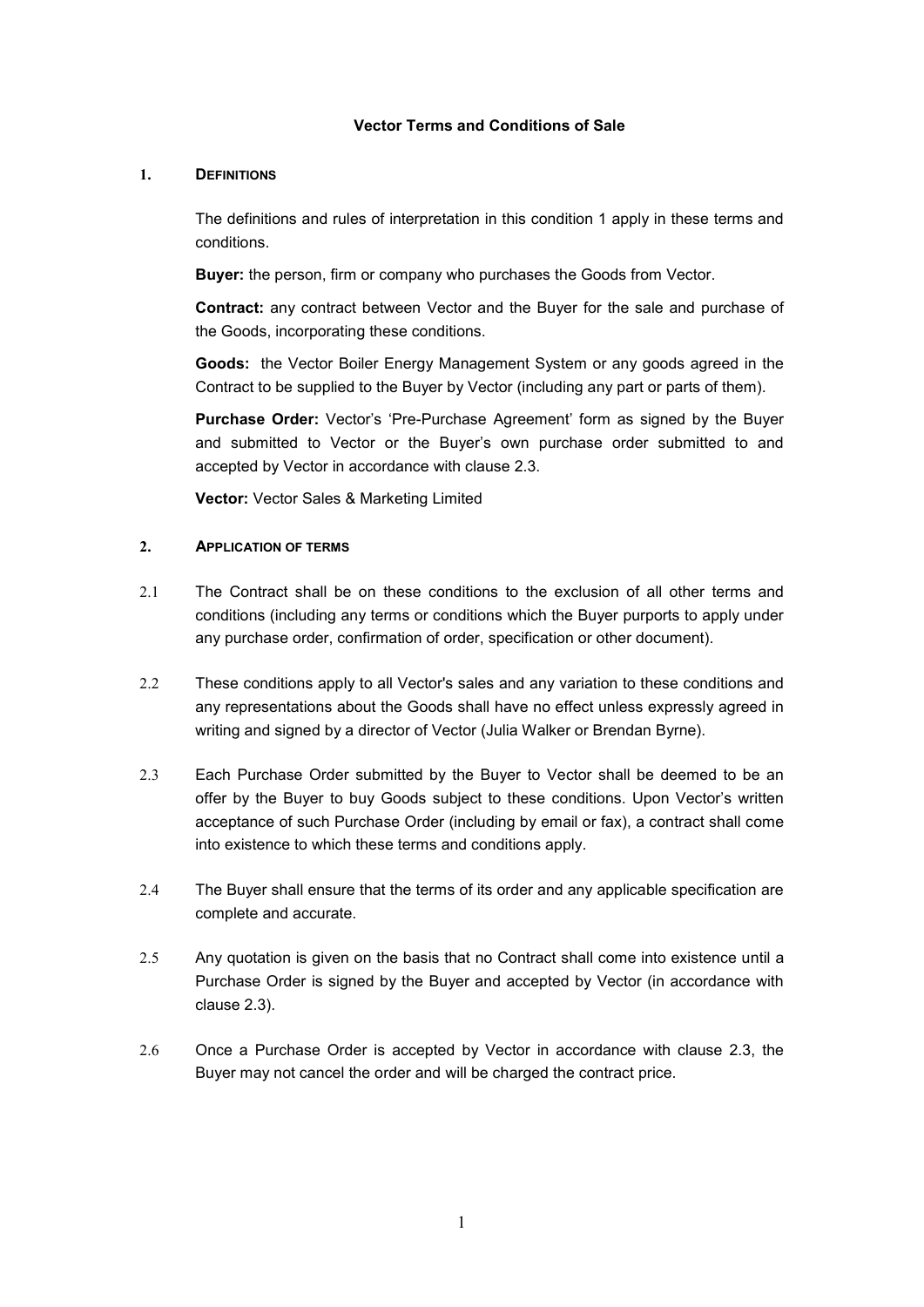### **3. DESCRIPTION**

- 3.1 The quantity and description of the Goods shall be as set out in Vector's quotation or the Purchase Order.
- 3.2 All samples, drawings, descriptive matter, specifications and advertising issued by Vector and any descriptions or illustrations contained in Vector's catalogues or brochures are issued or published for the sole purpose of giving an approximate idea of the Goods described in them. They shall not form part of the Contract and this is not a sale by sample.

# **4. DELIVERY**

- 4.1 Unless otherwise agreed in writing by Vector, delivery of the Goods shall take place at the Buyer's place of business.
- 4.2 Any dates specified by Vector for delivery of the Goods are intended to be an estimate and time for delivery shall not be made of the essence by notice.
- 4.3 Subject to the other provisions of these conditions Vector shall not be liable for any direct, indirect or consequential loss (all three of which terms include, without limitation, pure economic loss, loss of profits, loss of business, depletion of goodwill and similar loss), costs, damages, charges or expenses caused directly or indirectly by any delay in the delivery of the Goods, nor shall any delay entitle the Buyer to terminate or rescind the Contract unless such delay exceeds 90 days.
- 4.4 If for any reason Vector is unable to deliver or fit the Goods on time because the Buyer has not provided appropriate instructions, documents, licences, authorisations or access to the premises, Vector shall be entitled to charge the Buyer £55 per hour from the delivery time agreed between the parties until the time that the Buyer accepts delivery. This represents the true cost to Vector incurred by such delay.
- 4.5 Vector may deliver the Goods by separate instalments as agreed with the Buyer. Each separate instalment shall be Invoiced and paid monthly and paid for in accordance with the provisions of the Contract.
- 4.6 Each instalment shall be a separate Contract and no termination of any one Contract relating to an instalment shall entitle the Buyer to repudiate or cancel any other Contract or instalment.

# **5. RISK/TITLE**

- 5.1 The Goods are at the risk of the Buyer from the time of delivery.
- 5.2 Ownership of the Goods shall not pass to the Buyer until Vector has received in full (in cash or cleared funds) all sums due to it in respect of: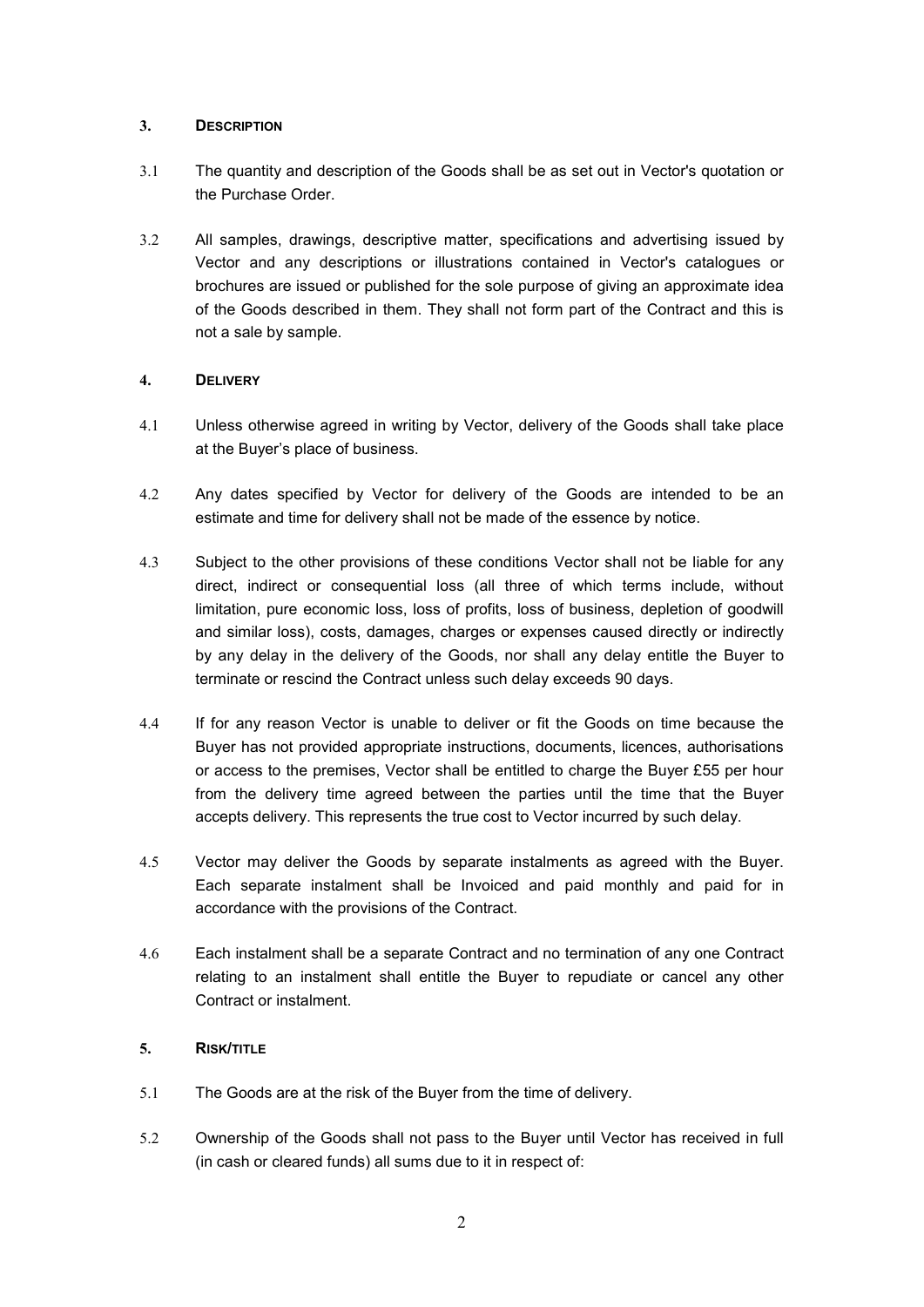- (a) the Goods; and
- (b) all other sums which are or which become due to Vector from the Buyer on any account.
- 5.3 Until ownership of the Goods has passed to the Buyer, the Buyer shall:
	- (a) not destroy, deface or obscure any identifying mark or packaging on or relating to the Goods; and
	- (b) maintain the Goods in satisfactory condition and keep them insured on Vector's behalf for their full price against all risks to the reasonable satisfaction of Vector.
- 5.4 The Buyer grants Vector, its agents and employees an irrevocable licence at any time to enter any premises where the Goods are or may be stored in order to inspect them, or, where the Buyer's right to possession has terminated, to recover them.
- 5.5 On termination of the Contract, howsoever caused, Vector's (but not the Buyer's) rights contained in this condition 5 shall remain in effect.

## **6. PRICE**

- 6.1 Unless otherwise agreed by Vector in writing, the price for the Goods shall be the price set out in Vector's written quote as issued to the Buyer.
- 6.2 The price for the Goods excludes value added tax.

### **7. PAYMENT**

- 7.1 Payment of the price for the Goods is due in pounds sterling no later than 30 days from the date of the invoice issued to the Buyer by Vector.
- 7.2 No payment shall be deemed to have been received until Vector has received cleared funds.

### **8. QUALITY**

- 8.1 Subject to clauses 8.2-8.5, Vector warrants that (subject to the other provisions of these conditions) on delivery, and for a period of 36 months from the date of delivery, the Goods shall:
	- (a) be of satisfactory quality within the meaning of the Sale of Goods Act 1979; and
	- (b) be reasonably fit for purpose.
- 8.2 Vector shall not be liable for a breach of the warranties in condition 8.1 unless:
	- (a) the Buyer gives written notice of the defect to Vector; and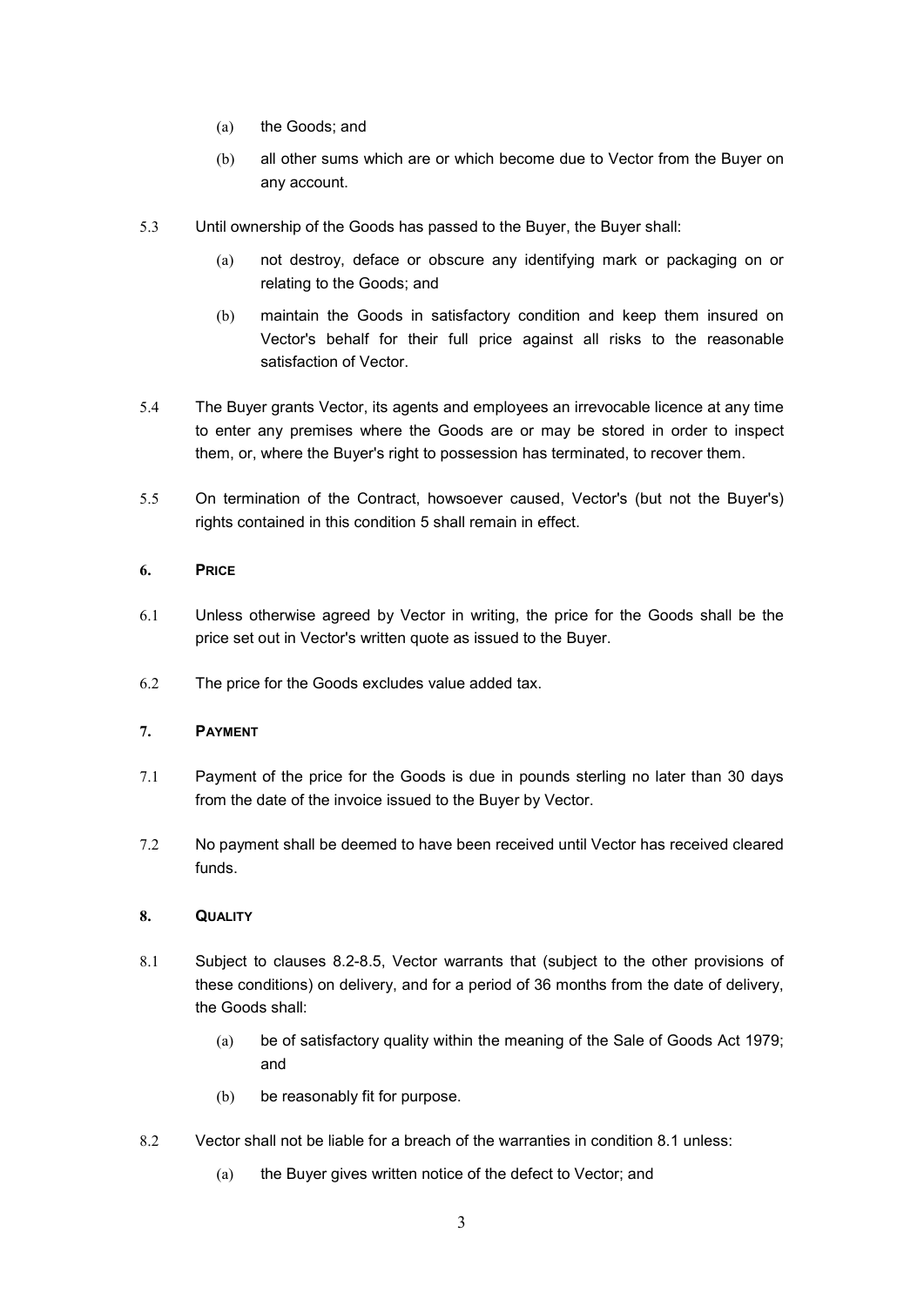- (b) Vector is given a reasonable opportunity after receiving the notice to examine such Goods.
- 8.3 Vector shall not be liable for a breach of the warranties in condition 8.1 if:
	- (a) the Buyer makes any further use of such Goods after giving such notice; or
	- (b) the defect arises because the Buyer failed to follow Vector's oral or written instructions as to the storage, installation, commissioning, use or maintenance of the Goods (including all directions and information provided on the Product Information Sheet which is provided to the Buyer on installation); or
	- (c) the Buyer or any other person alters or repairs such Goods without the written consent of Vector.
- 8.4 Subject to condition 8.2 and condition 8.3 if any of the Goods do not conform with the warranties in condition 8.1 Vector shall at its option repair or replace such Goods (or the defective part) and shall have no further liability for breach of the warranties in condition 8.1.
- 8.5 Any Goods replaced shall belong to the Buyer and any repaired or replacement Goods shall be guaranteed for the remainder of the unit guarantee term as set out in clause 8.1.

### **9. LIMITATION OF LIABILITY**

- 9.1 Subject to condition 8.1, all warranties, conditions and other terms implied by statute or common law (save for the conditions implied by section 12 of the Sale of Goods Act 1979) are, to the fullest extent permitted by law, excluded from the Contract.
- 9.2 Nothing in these conditions excludes or limits the liability of Vector:
	- (a) for death or personal injury caused by Vector's negligence; or
	- (b) under section 2(3), Consumer Protection Act 1987; or
	- (c) for any matter which it would be illegal for Vector to exclude or attempt to exclude its liability; or
	- (d) for fraud or fraudulent misrepresentation.
- 9.3 Subject to condition 9.1 and condition 9.2:
	- (a) Vector's total liability in contract, tort (including negligence or breach of statutory duty), misrepresentation, restitution or otherwise, arising in connection with the performance or contemplated performance of the Contract shall be limited to the Contract price; and
	- (b) Vector shall not be liable to the Buyer for loss of profit, loss of business, or goodwill in each case whether direct, indirect or consequential, or any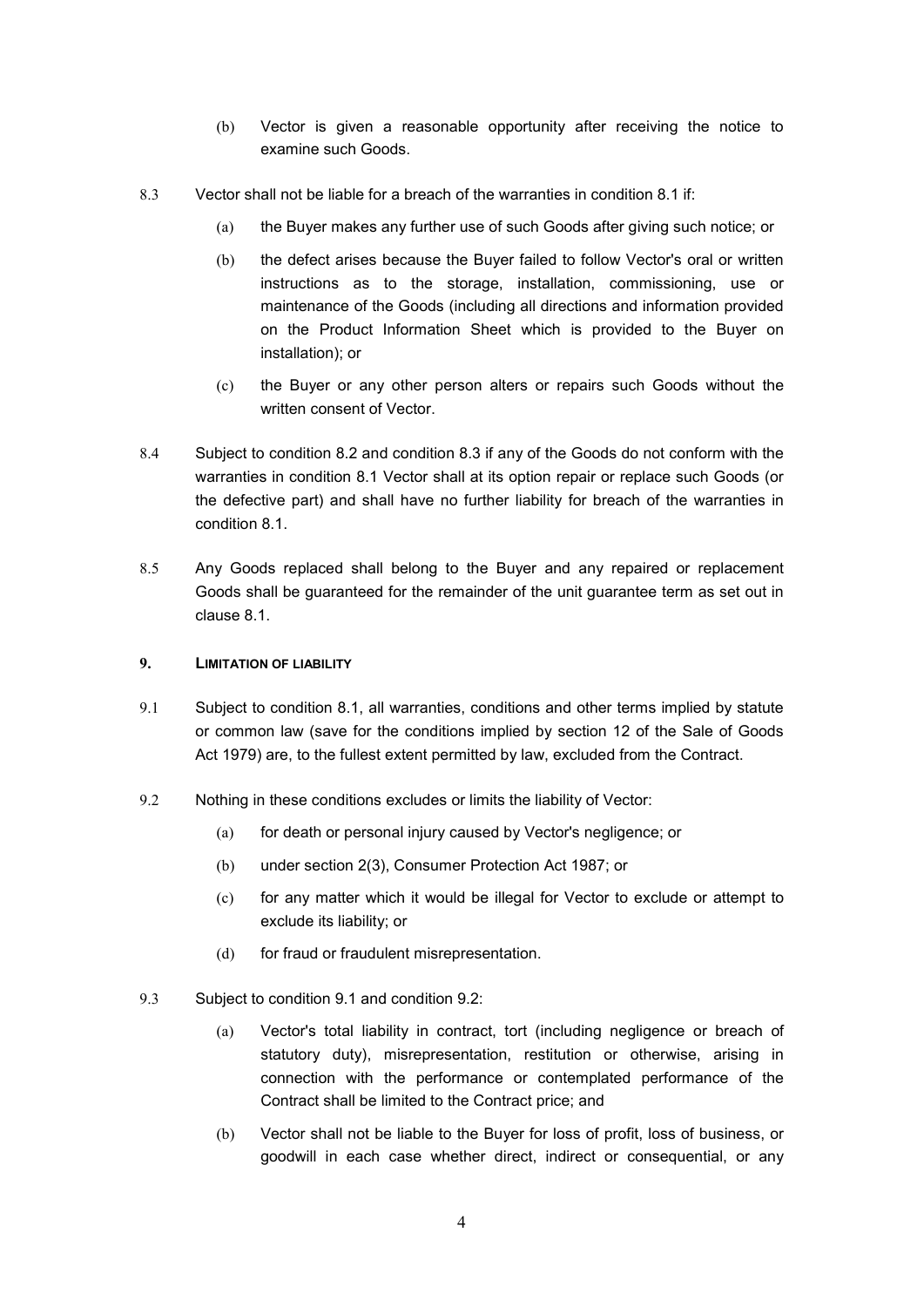claims for consequential compensation whatsoever (howsoever caused) which arise out of or in connection with the Contract.

### **10. ASSIGNMENT**

10.1 Neither party shall be entitled to assign the Contract or any part of it without the prior written consent of the other party.

### **11. FORCE MAJEURE**

Vector reserves the right to defer the date of delivery or to cancel the Contract or reduce the volume of the Goods ordered by the Buyer (without liability to the Buyer) if it is prevented from or delayed in the carrying on of its business due to circumstances beyond the reasonable control of Vector including, without limitation, acts of God, governmental actions, war or national emergency, acts of terrorism, protests, riot, civil commotion, fire, explosion, flood, epidemic, lock-outs, strikes or other labour disputes (whether or not relating to either party's workforce), or restraints or delays affecting carriers or inability or delay in obtaining supplies of adequate or suitable materials, provided that, if the event in question continues for a continuous period in excess of 30 days, the Buyer shall be entitled to give notice in writing to Vector to terminate the Contract.

### **12. GENERAL**

- 12.1 Each party hereby agrees to keep confidential (both before, during and after the Term) the terms of the Contract and all information, whether written or oral, concerning the business or affairs of the other that it has received or obtained from the other or may receive or obtain from the other and shall not use the same without the prior written consent of the disclosing party for any purpose except as expressly permitted under the Contract. This obligation will not apply in the case of any disclosure required by law, or to information which is in the public domain (other than as a result of a breach of any confidentiality obligation) or to information which is independently developed by a party without reference to the other's confidential information.
- 12.2 No failure or delay by a party to exercise any right or remedy provided under the Contract or by law shall constitute a waiver of that or any other right or remedy, nor shall it preclude or restrict the further exercise of that or any other right or remedy. No single or partial exercise of such right or remedy shall preclude or restrict the further exercise of that or any other right or remedy.
- 12.3 The Contract sets forth the entire agreement between the parties at the date thereof and supersedes any prior written or oral agreement between them with respect to the subject matter hereof. A person who is not a party to the Contract has no right under the Contracts (Right of Third Parties) Act 1999 to enforce any term of the Contract.